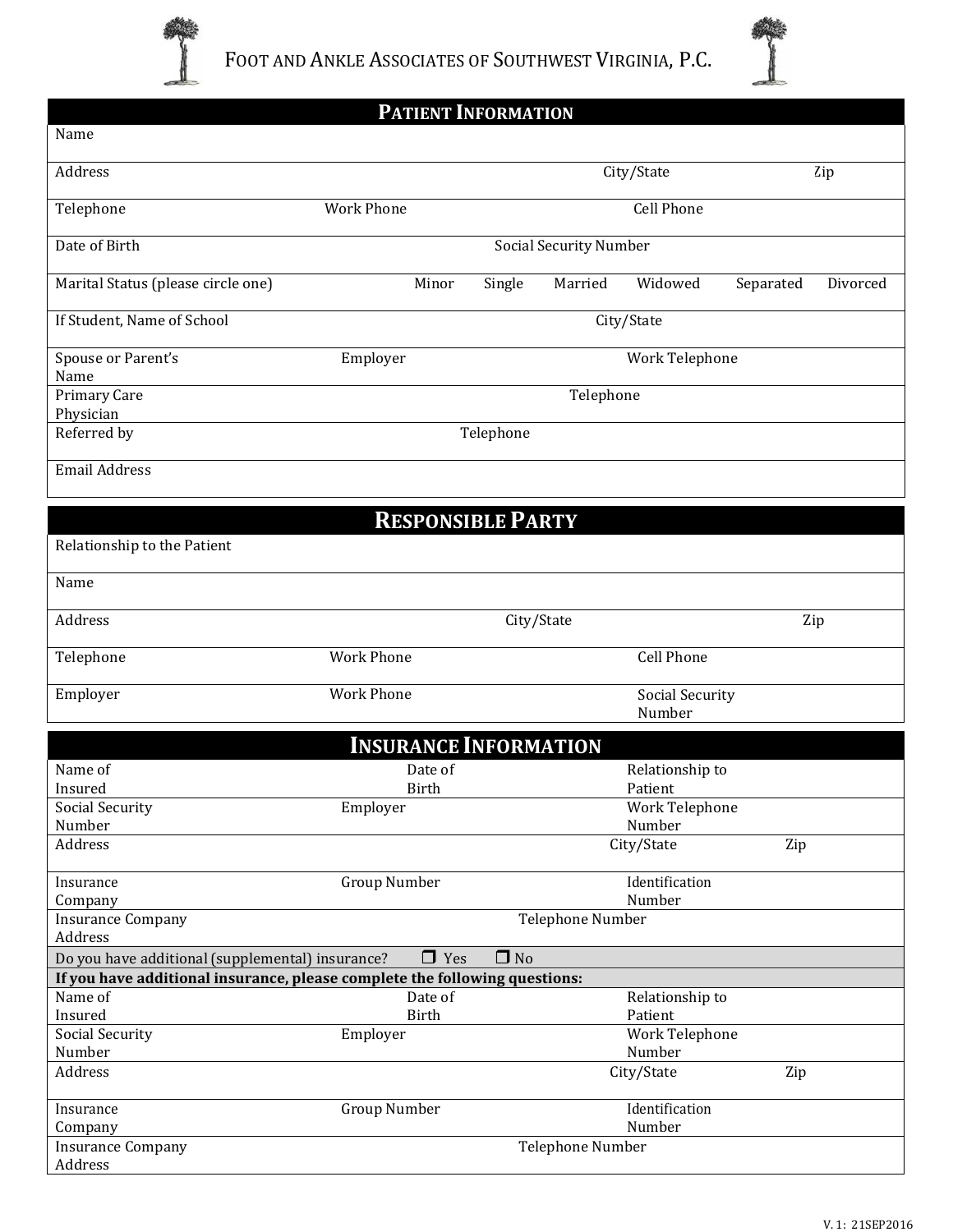



# **AUTHORIZATION FOR TREATMENT AND CONSENT TO PAYMENT ARRANGEMENTS.**

#### **Authorization for Treatment**

#### **Patient's or Guarantor's Initials**

- I authorize the physicians to administer such treatment as they may deem advisable for my diagnosis and treatment.
- I understand that I will be made aware of the role and services offered by the physician and physician assistant, and I consent to care by these providers.
- I understand that I will have the chance to discuss alternatives for treatment with the physician and understand that I have the right to agree to or refuse anyservices.
- I agree that, if a health care worker comes into contact with my blood or other body fluids in a way that may transmit Human Immunodeficiency Virus (HIV), Hepatitis B Virus, or Hepatitis C Virus, I will consent to the testing of my blood or body fluids for these infections and will report the test results to the health care worker who has been exposed.

#### **Authorization for Treatment Payments**

#### **Patient's or Guarantor's Initials**

**Patient's or Guarantor's Initials**

**Patient's or Guarantor's Initials**

Patients or their guarantors are responsible for all charges incurred. As a courtesy, our office will file insurance claims; however, you are responsible for making payment on the day of your visit for any co-payments, co-insurance, deductibles, and charges not covered by insurance. If we are unable to obtain payment from your insurance company, we will bill you at your permanent address. Past due accounts will be placed with a collection agency and you will be responsible for collections charges, as well as all associated legal fees, in addition to the amount owed.

- I agree that I am responsible for paying the bill in full unless other arrangements have been made in advance.
- I understand that failing to cancel an appointment 24 hours in advance may result in a \$25 fee that will be billed to my permanent address.
- I understand that there is a \$35 fee for returned checks or the maximum amount permitted by law.

#### **Insurance Authorization and Assignment**

- I hereby assign to FAASWVA, P.C. any insurance or other payments available for health care services I receive.
- If for any reason, these payments are made to me, I agree to forward them to FAASWVA, P.C. immediately upon receipt.
- I authorize FAASWVA, P.C. to release to the insurer or other third-party payer, medical or other information needed to determine eligibility, coverage, or otherwise required to review and process a claim for payment.

#### **Medicare Authorization and Assignment (If applicable)**

- I certify that the information given by me in applying for payment under Title XVII of the Social Security Act (Medicare) is correct.
- I authorize FAASWVA, P.C. to release to the Social Security Administration or its intermediaries or carriers and any carrier of Medigap (Medicare Supplement) any information needed for this or a related Medicare claim.
- I request that the payment of authorized benefits be made on mybehalf.
- I authorize FAASWVA, P.C. to submit claims to Medicare and any Medigap carrier and assign the benefits payable for physician services by Medicare and any Medigap carrier to the physician furnishing medical services or FAASWVA, P.C.

#### **General**

#### **Patient's or Guarantor's Initials**

- I agree that Foot and Ankle Associates of Southwest Virginia's offices located in Salem, Roanoke, and Martinsville are included in this Authorization for Treatment and Consent to Payment Arrangements.
- I agree that photocopies of this document are as binding as the original.
- I understand that there is a \$20.00 fee for filling out any necessary forms. This is due upon submission of the forms.

#### **I HAVE READ, UNDERSTAND, AND AGREE TO THE TREATMENT, AUTHORIZATION, ASSIGNMENT AND PAYMENT POLICIES, AS DESCRIBED ABOVE.**

Patient/Guarantor Signature Date Date of the Date of the Date of the Date of the Date of the Date of the Date of the Date of the Date of the Date of the Date of the Date of the Date of the Date of the Date of the Date of t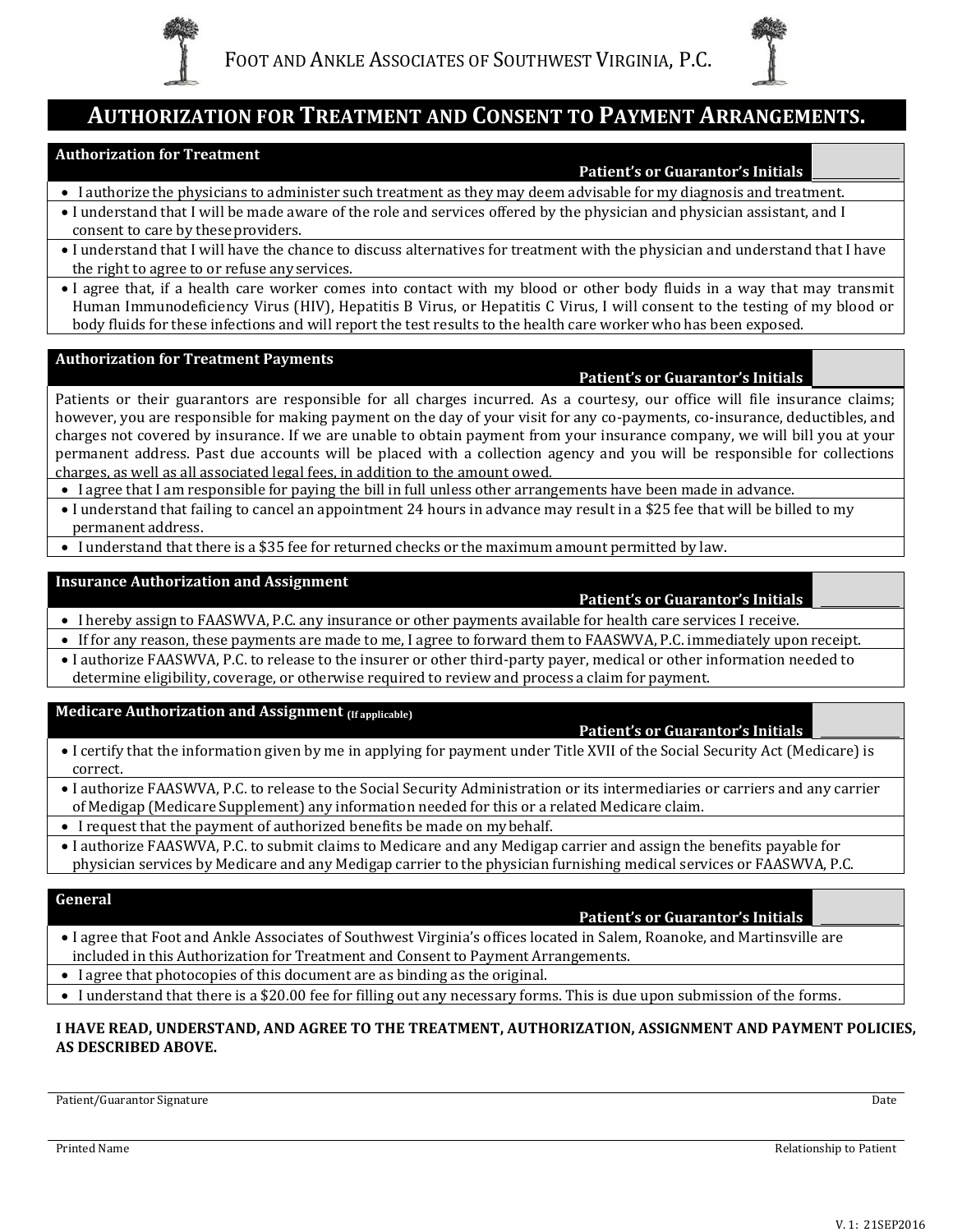



# **ACKNOWLEDGMENT OF RECEIPT OF NOTICE OF PRIVACY PRACTICES &**

**AUTHORIZATION OF COMMUNICATIONS FROM FOOT AND ANKLE ASSOC.**

| Patient's | Date of      |  |
|-----------|--------------|--|
| Name      | <b>Birth</b> |  |

**I acknowledge that I have received a Notice of Privacy Practices. Additionally, as outlined by the Notice of Privacy Practices, I understand that I have the RIGHT TO REQUEST CONFIDENTIAL COMMUNICATIONS**

 **I AUTHORIZE I DO NOT AUTHORIZE** any staff of FAASWVA, P.C. to discuss any results with the individual(s) listed below whom I have named, if I am notavailable.

| Name | Relationship | Telephone |
|------|--------------|-----------|
| Name | Relationship | Telephone |

| <b>MAY WE LEAVE APPOINTMENT MESSAGE?</b> | <b>YES</b> | N <sub>O</sub> |                                       |
|------------------------------------------|------------|----------------|---------------------------------------|
| With another person?                     |            |                | If yes, please list above.            |
| On your answering machine?               |            |                | If yes, $#$                           |
| On your on cell phone?                   |            |                | If yes, $#$                           |
| At your work?                            |            |                | If yes, $#$                           |
| Through the mail?                        |            |                | If yes, please list the address below |
|                                          |            |                |                                       |
|                                          |            |                |                                       |
| <b>MAY WE LEAVE MEDICAL INFORMATION?</b> | <b>YES</b> | N <sub>0</sub> |                                       |

| <b>MAY WE LEAVE MEDICAL INFORMATION?</b> | Y E.S | NU. |                                       |
|------------------------------------------|-------|-----|---------------------------------------|
| With another person?                     |       |     | If yes, please list above.            |
| On your answering machine?               |       |     | If yes, $#$                           |
| On your on cell phone?                   |       |     | If yes, $#$                           |
| At your work?                            |       |     | If yes, $#$                           |
| Through the mail?                        |       |     | If yes, please list the address below |
|                                          |       |     |                                       |
|                                          |       |     |                                       |
|                                          |       |     |                                       |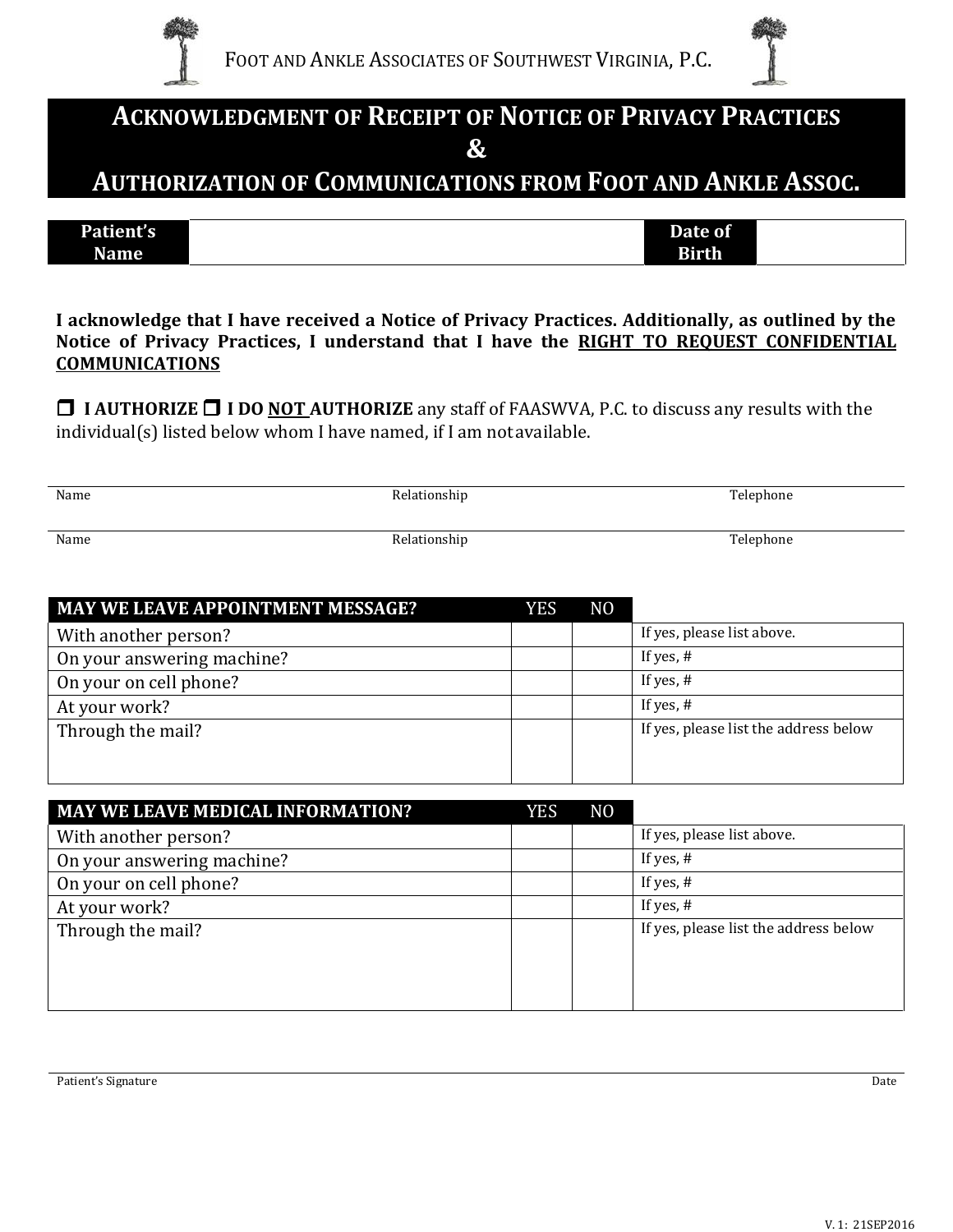



# **PATIENT MEDICAL HISTORY FORM**

|                                                                          | All questions contained in this questionnaire are strictly confidential and will become part of your medical record. |                                |
|--------------------------------------------------------------------------|----------------------------------------------------------------------------------------------------------------------|--------------------------------|
| Name                                                                     |                                                                                                                      | Date of Birth                  |
| $\Box$ Male<br>$\mathbf{\square}$ Female                                 | Height<br>ft<br>in                                                                                                   | Weight<br><sup>1</sup>         |
| What brings you here today?                                              |                                                                                                                      |                                |
|                                                                          |                                                                                                                      |                                |
|                                                                          | <b>PAST MEDICAL HISTORY</b>                                                                                          |                                |
| Have you ever been diagnosed with or treated for: (check all that apply) |                                                                                                                      |                                |
| □<br><b>Diabetes</b>                                                     | High Blood Pressure<br>❏                                                                                             | $\Box$<br>Gout                 |
| ❏<br>Heart Attack                                                        | Stomach Ulcer<br>❏                                                                                                   | ❏<br>Osteoarthritis            |
| <b>Congestive Heart Failure</b><br>❏                                     | <b>Thyroid Disease</b><br>❏                                                                                          | Rheumatoid Arthritis<br>$\Box$ |
| □<br>Stroke                                                              | Emphysema<br>❏                                                                                                       | ❏<br>Neuropathy                |
| <b>Heart Disease</b><br>□                                                | <b>Kidney Disease</b><br>❏                                                                                           | ❏<br>Gastrointestinal Bleeding |
| Back Pain<br>❏                                                           | Circulatory Problems (explain below)<br>⊔                                                                            | ❏<br>Liver Disease/Hepatitis   |
| ❏<br>Anxiety                                                             | ❏<br>Depression                                                                                                      |                                |
| Other (please list):                                                     |                                                                                                                      |                                |
|                                                                          |                                                                                                                      |                                |

#### **CURRENTMEDICATIONS**

| What medications are you currently taking? | I am not currently using any medications. $\Box$ |
|--------------------------------------------|--------------------------------------------------|
|                                            |                                                  |
|                                            | υ                                                |
|                                            |                                                  |
|                                            |                                                  |

#### **ALLERGIES**

## **Do you have ALLERGIES to the following medications or items? I have no known drug allergies.**

|   | Medication                                     | Reaction it causes |
|---|------------------------------------------------|--------------------|
|   | Penicillins (Amoxicillin, Augmentin)           |                    |
|   | Cephalosporins (Keflex, Ancef)                 |                    |
|   | Sulfa (Silvadene, Bactrim/Septra)              |                    |
| ❏ | Mycin Antibiotics (Erythromycin, Azithromycin) |                    |
|   | Latex (rubber gloves)                          |                    |
|   | Dye (Iodine)                                   |                    |
|   | Other                                          |                    |
|   |                                                |                    |

## **PAST SURGICALHISTORY .**

#### Have you previously had surgery?  $\Box$  Yes  $\Box$  No

| Type of surgery | Date   Type of surgery<br>Date |
|-----------------|--------------------------------|
|                 |                                |
|                 |                                |
|                 |                                |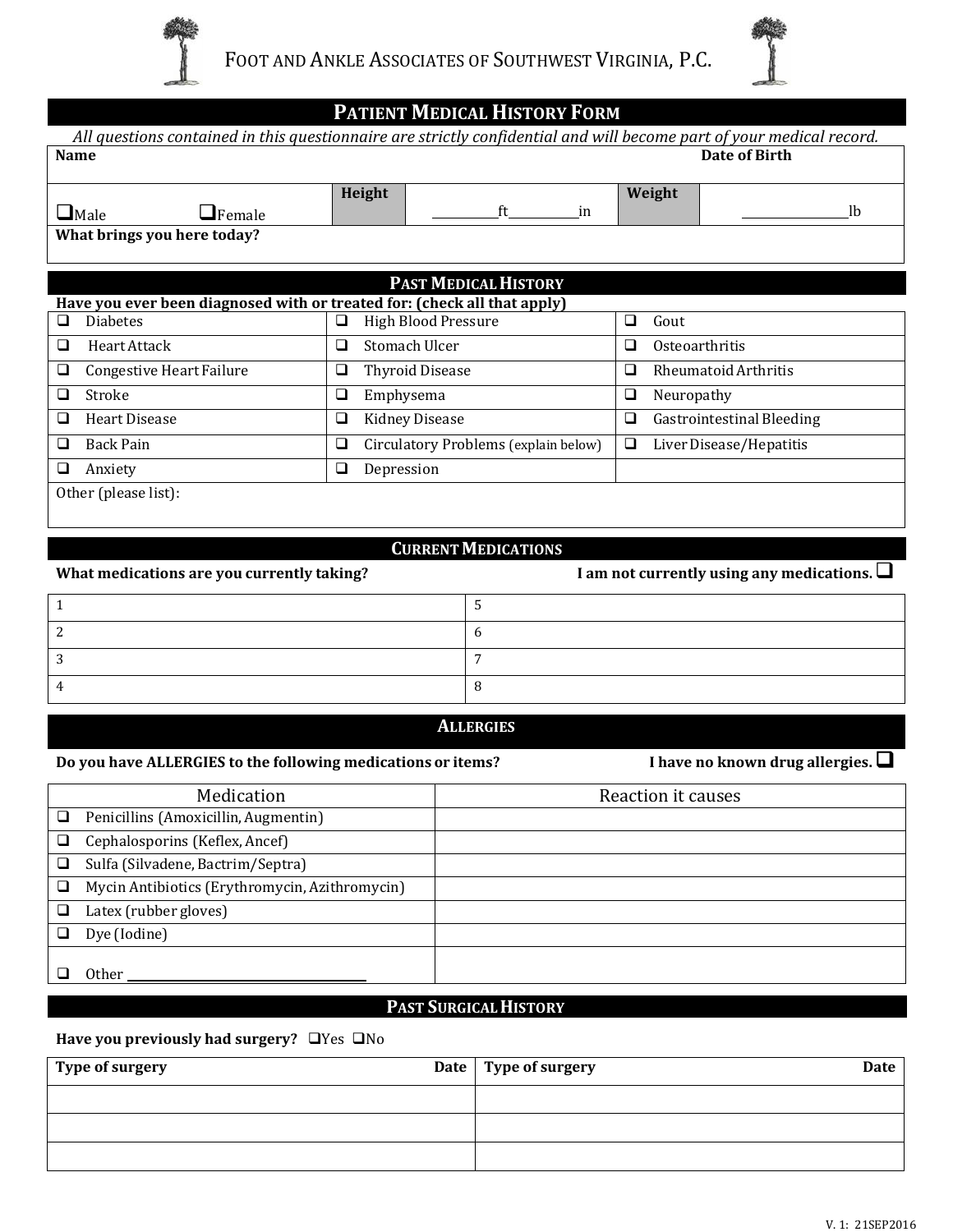



|                                                                                                                |                                                           | <b>SOCIAL HISTORY</b>         |                        |              |                                                                                                                                                 |
|----------------------------------------------------------------------------------------------------------------|-----------------------------------------------------------|-------------------------------|------------------------|--------------|-------------------------------------------------------------------------------------------------------------------------------------------------|
| <b>Occupation</b>                                                                                              |                                                           | <b>Employer</b>               |                        |              |                                                                                                                                                 |
| Do you drink Alcohol?                                                                                          | $\square$ No                                              | $\Box$ Yes                    | Drinks per week?       |              |                                                                                                                                                 |
| Do you use Tobacco?                                                                                            | $\square$ No                                              |                               | $\Box$ Yes             |              | $\Box$ Former                                                                                                                                   |
| <b>Types of Tobacco</b>                                                                                        | Packs per day                                             |                               | <b>How many years?</b> |              | Year quit?                                                                                                                                      |
| <b>Cigarettes</b>                                                                                              |                                                           |                               |                        |              |                                                                                                                                                 |
| Other_                                                                                                         |                                                           |                               |                        |              |                                                                                                                                                 |
|                                                                                                                |                                                           |                               | Are you pregnant?      | $\square$ No | $\Box$ Yes                                                                                                                                      |
|                                                                                                                |                                                           | <b>FAMILY MEDICAL HISTORY</b> |                        |              |                                                                                                                                                 |
| Do you have close relatives that have any of the following health conditions? (list family members)            |                                                           |                               |                        |              |                                                                                                                                                 |
| Diabetes<br>$\Box$                                                                                             | Thyroid Disease or Goiter<br>$\Box$                       |                               |                        | $\Box$       | Rheumatoid Arthritis                                                                                                                            |
| Heart Attack<br>$\Box$                                                                                         | High Blood Pressure<br>$\Box$                             |                               |                        | $\Box$       | Osteoarthritis                                                                                                                                  |
| Stroke<br>$\Box$                                                                                               |                                                           |                               |                        |              |                                                                                                                                                 |
| If so, at what age did they pass?<br>Please describe your current foot/ankle problems and associated symptoms. |                                                           |                               |                        |              |                                                                                                                                                 |
| Y                                                                                                              | (m)<br>$\mathbb{R}$                                       |                               | $_{\text{Days}}$       |              | Please use circles and arrows to indicate<br>painful, injured or problem area(s).<br>How long have you had this problem?<br>$\mathsf{\_}$ Weeks |
|                                                                                                                |                                                           |                               |                        |              |                                                                                                                                                 |
| <b>Inside Foot</b><br><b>Outside Foot</b><br>left or right<br>left or right                                    | ${\mathbb R}$<br>${\mathbb R}$<br>L<br><b>Bottom View</b> | L<br><b>Top View</b>          |                        |              |                                                                                                                                                 |

I UNDERSTAND THAT ALL QUESTIONS CONTAINED IN THIS QUESTIONNAIRE ARE OPTIONAL AND WILL BE KEPT STRICTLY CONFIDENTIAL. THIS FORM IS COMPLETE AND TRUE TO THE BEST OF MY KNOWLEDGE.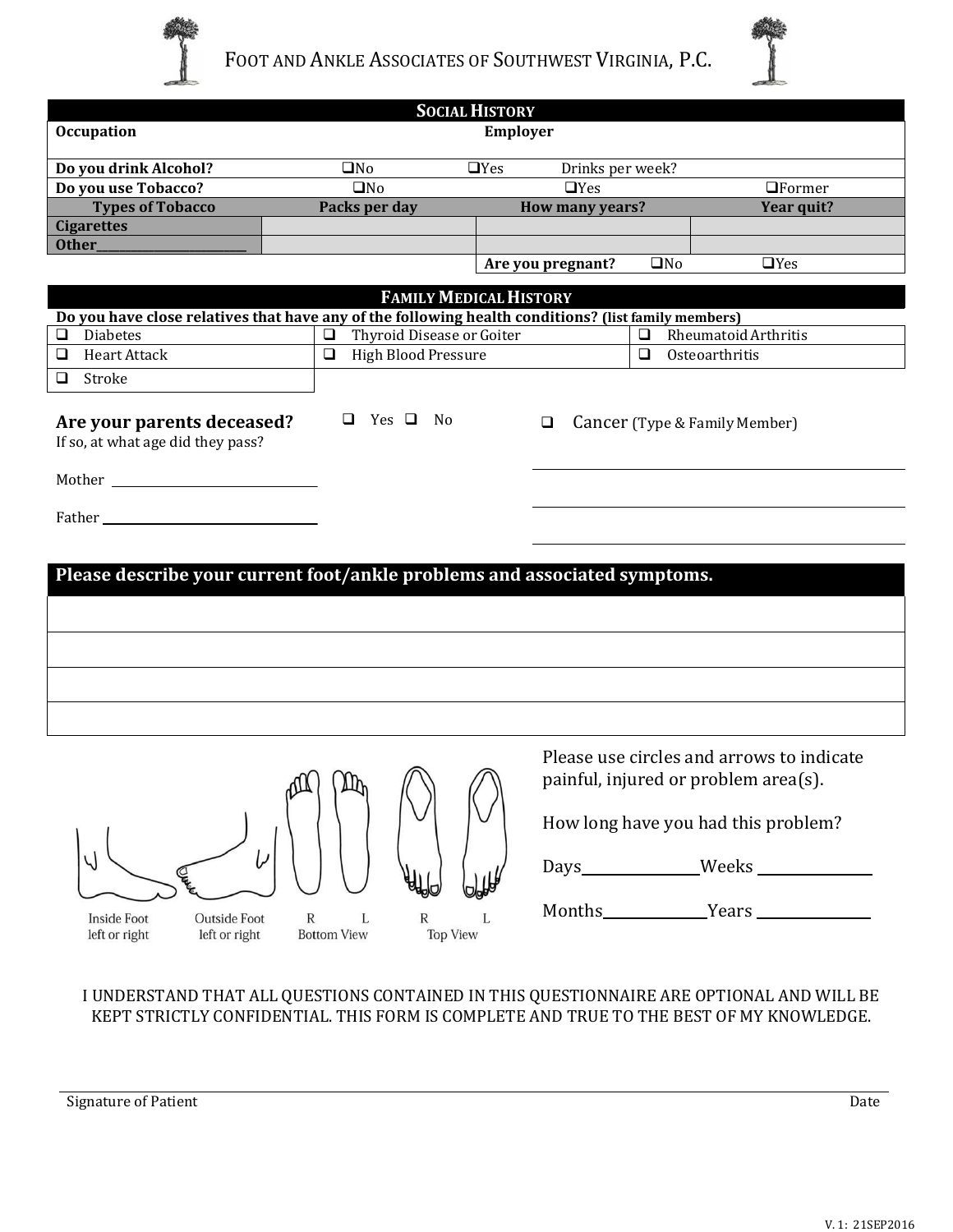



# **Pharmacy Information**

| <b>Pharmacy Name</b>                              |  |
|---------------------------------------------------|--|
|                                                   |  |
| $\mathbf{D}$ la anno a ann $\mathbf{I}$ a an than |  |

| <b>Pharmacy Location</b> |  |
|--------------------------|--|
| (Shopping Center)        |  |
|                          |  |
|                          |  |
|                          |  |

| <b>Pharmacy Address</b> |  |
|-------------------------|--|
|                         |  |
|                         |  |
|                         |  |

| Pharmacy<br>Telephone  |  |
|------------------------|--|
|                        |  |
| <b>Pharmacy Number</b> |  |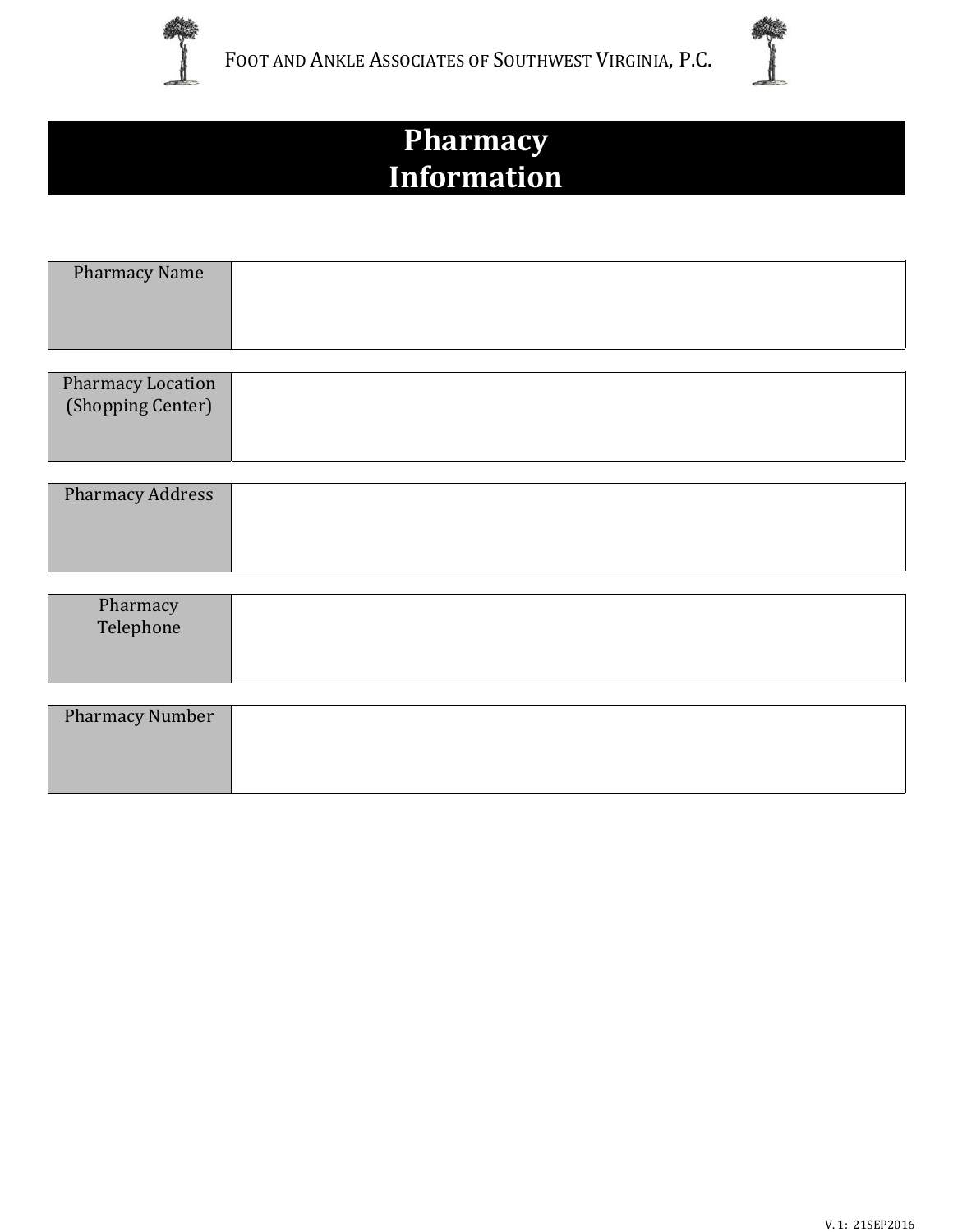

# **NOTICE**

**In response to serious public health concerns related to prescription drug abuse in Virginia, the General Assembly has passed legislation establishing a statewide Prescription Monitoring Program. This program collects prescription data for specified drug schedules into a central database. This database can then be used by authorized users to promote the appropriate prescribing and dispensing of controlled substances for legitimate medical purposes while deterring the illegitimate use of these drugs.**

*As authorized users of the program, prescribers in this practice/facility may request information from the prescription program on all Schedule II-IV prescriptions previously dispensed to a patient. This process will help to establish a treatment history and assist them in making future treatment decisions.*

**The Virginia Department of Health Professions maintains the information collected in this program; strict security and confidentiality measures are enforced. Only those persons authorized by law can be provided information from thedatabase.**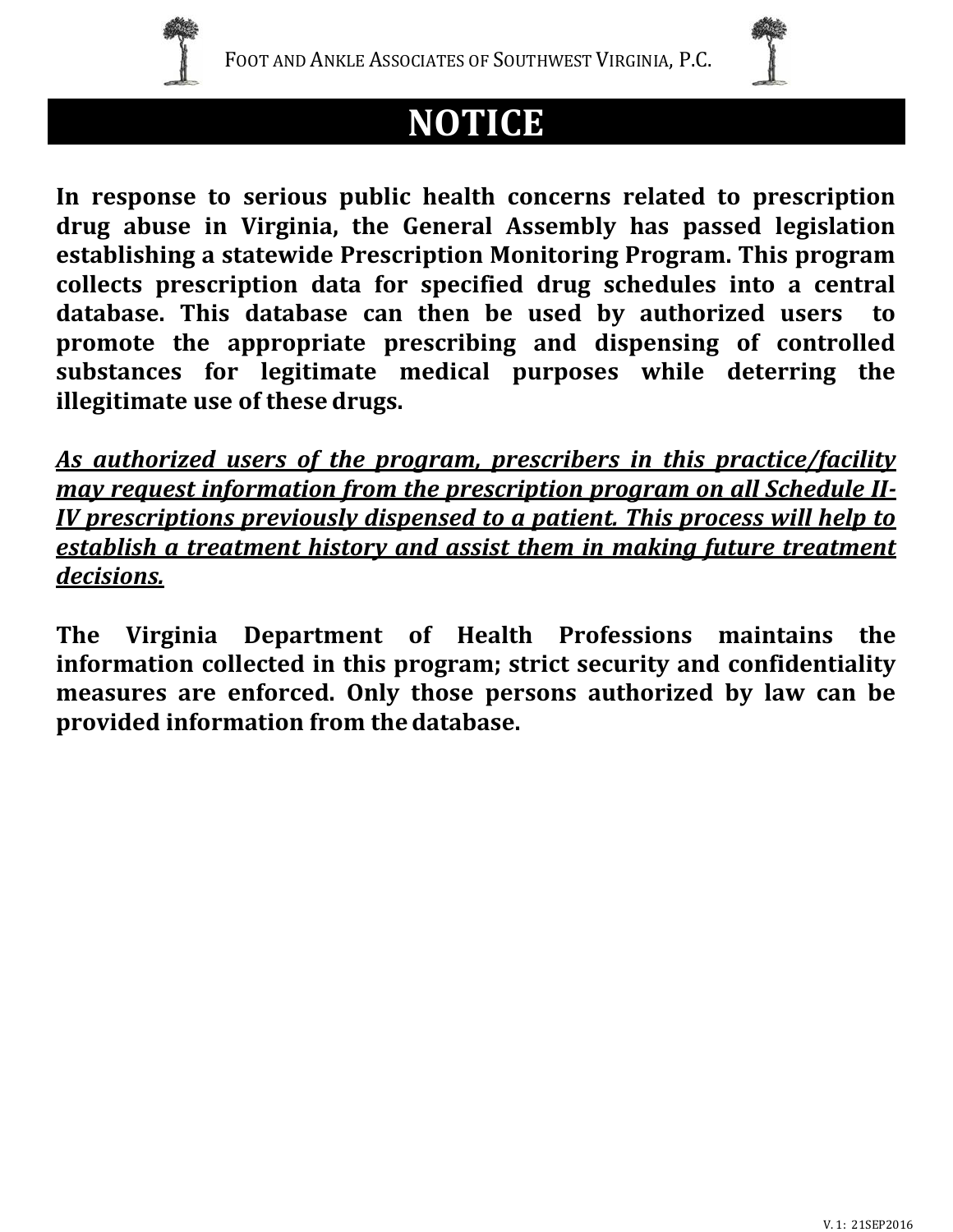



# **NOTICE OF PRIVACY PRACTICES**

This notice describes how health information about you may be used and disclosed and how you can get access to this information. Please review it carefully.

The **Health Insurance Portability and Accountability Act** (**HIPAA**) of 1996 was enacted by Congress to create a national standard for protecting the privacy of patients' personal health information. The law requires healthcare entities that use electronic means to process transactions, which include health information, to use standardized forms and a universal code system for illnesses and treatments. The regulation also requires new safeguards to protect the security and confidentiality of an individual's protected health information.

Each time you visit a hospital, physician, or other healthcare provider, a record of your visit is made. Typically, this record contains your symptoms, examination and test results, diagnoses, treatment, a plan for future care or treatment, and billing-related information. This notice applies to all of the records of your care generated by this practice, whether made by the physician or practice personnel, or by themselves. Your personal doctor may have different policies or procedures regarding the use and disclosure of your health information created in their office.

## **OUR RESPONSIBILITIES**

We are required by law to maintain the privacy of your health information and provide you with a description of our privacy practices. We will abide by the terms of this notice.

# **USES AND DISCLOSURES**

The following categories describe examples of the way we may use and disclose health information.

**For Treatment:** We may use health information about you to provide your treatment or services. We may disclose health information about you to doctors, nurses, and/or practice personnel who are involved in your continuity of care. For hospital-related care, information about you may be shared with the different departments of the hospital to coordinate the services you may require. We may also provide your physician or a subsequent healthcare provider with copies of various reports that should assist in treating you.

**For Payment:** We may use and disclose health information about your treatment and services to bill and collect payment from you, your insurance company, or a third-party payer. We may also inform your health plan about treatment you are going to receive to determine whether your plan will cover it.

**For Health Care Operations:** Members of the medical staff may use information in your health record to assess the care and outcomes in your case and others like it. The results will then be used to continually improve the quality of care for all patients we serve. We may also use and disclose healthinformation:

- To business associates with whom we have contracted to perform the agreed upon service and billing for it.
- To remind you that you have an appointment.
- To assess your satisfaction with our services.

When disclosing information, primary appointment reminders, and billing/collections efforts, we may leave messages on your answering machine or voicemail.

**Business Associates:** There are some services provided in our practice through contract with various business associates, for example, braces, orthotics, and shoes. When these services are contracted, we may disclose your health information to our business associate so that they can perform the job we've asked them to do and bill you, your insurance company, or third-party payer for services rendered. To protect your health information, however, we require the business associates to appropriately safeguard your information.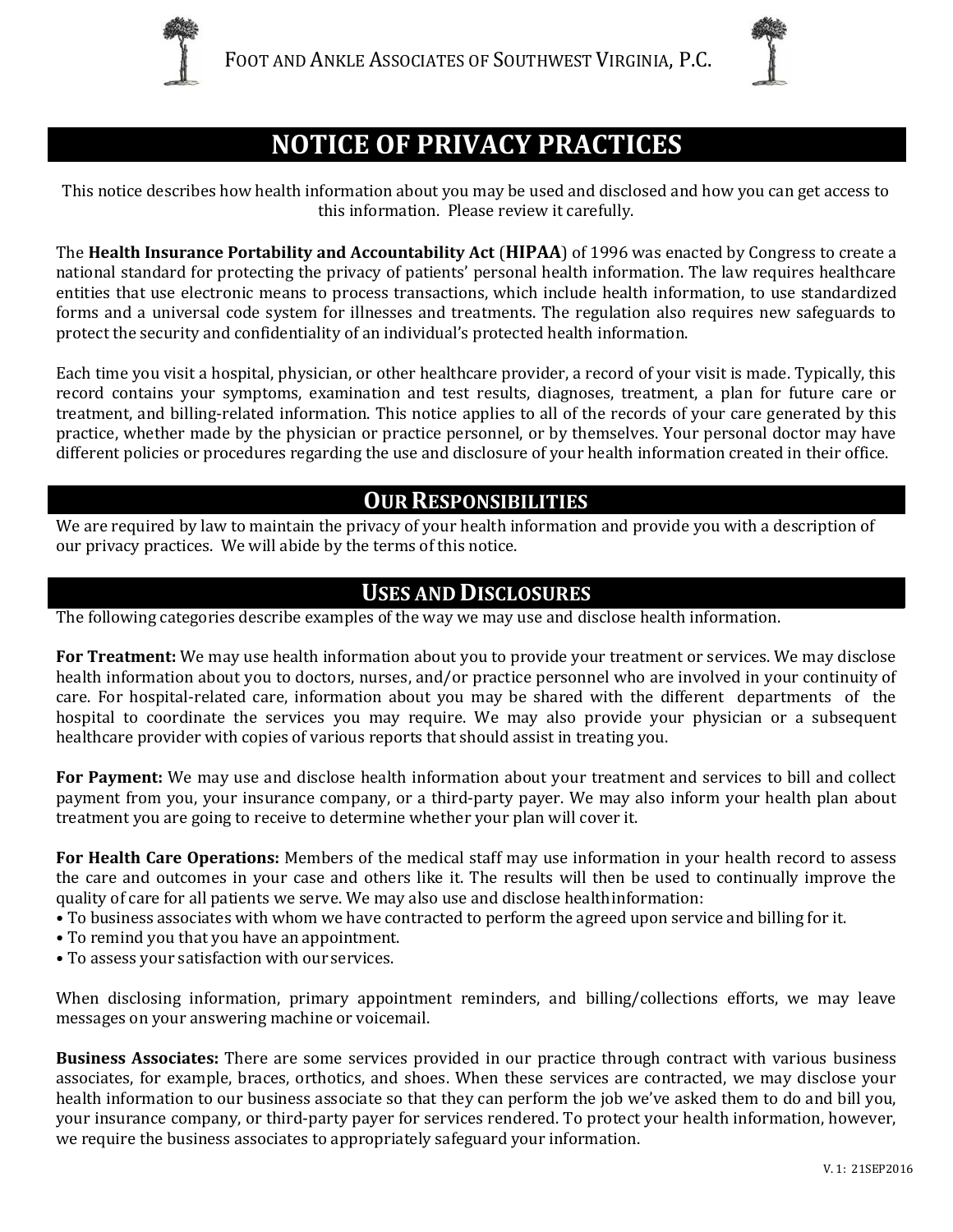



**Individual Involved in Your Care or Payment of Your Care:** We many release health information about you to a family member or authorized individual, who is involved in your medical care or who helps pay for your care.

**Research:** We may disclose information to researchers when an Institutional Review Board that has reviewed the research proposal and established protocols to ensure the privacy of your health information has approved their research and granted a waiver of the authorization requirement.

**Future Communications:** We may communicate to you via newsletters or other means regarding treatment options, health related information, disease-management programs, wellness programs, or other community based initiatives or activities in which our practice is participating.

**Organized Health Care Arrangement:** This practice and its medical staff members have organized and are presenting you this document as a joint notice. Information will be shared, as necessary, to carry out treatment, payment and healthcare operations. Physicians and caregivers may have access to protected health information in their offices to assist in reviewing past treatment as it may affect treatment at the time.

**Affiliated Covered Entity:** Protected health information will be made available to hospital personnel at local affiliated hospitals, as necessary, to carry out treatment, payment and health care operations. Care givers at other facilities may have access to protected health information at their locations to assist in reviewing past treatment information as it may affect treatment at this time. For further information, contact the facility's Privacy Official on the specific sites included in this affiliated covered entity.

As required by law, we may also use and disclose health information for the following types of entities, including, but not limited to:

- The Food and Drug Administration (FDA).
- Public health or legal authorities charged with preventing or controlling disease, injury or disability.
- Correctional institutions.
- Worker's Compensation agents.
- Organ and tissue donation organizations.
- Military command authorities.
- Health oversight agencies.
- Funeral Directors, Coroners and MedialDirectors.
- National security and intelligence agencies.
- Protective services for the patient.
- Others.

**Law Enforcement/Legal Proceedings:** We may disclose health information for law enforcement purposes, as required by law, or in response to a valid subpoena.

**State Specific Requirements:** Many states have requirements for reporting which may include population-based activities relating to improving health or reducing healthcare costs. Some states have separate privacy laws that may apply additional legal requirements. If the state privacy laws are more stringent than federal privacy laws, the state law preempts the federal law.

# **YOUR HEALTH INFORMATION RIGHTS**

Although your health record is the physical property of the practice that compiled it, you have the right to:

**INSPECT AND COPY.** You have the right to inspect and obtain a copy of the health information that may be used to make decisions about your care. This does not include psychotherapy notes. We may deny your request to inspect and copy, in certain, very limited circumstances. If you are denied access to health information, you may request that the denial be reviewed. The person conducting the review will not be the person who denied your request. We will comply with the outcome of the review.